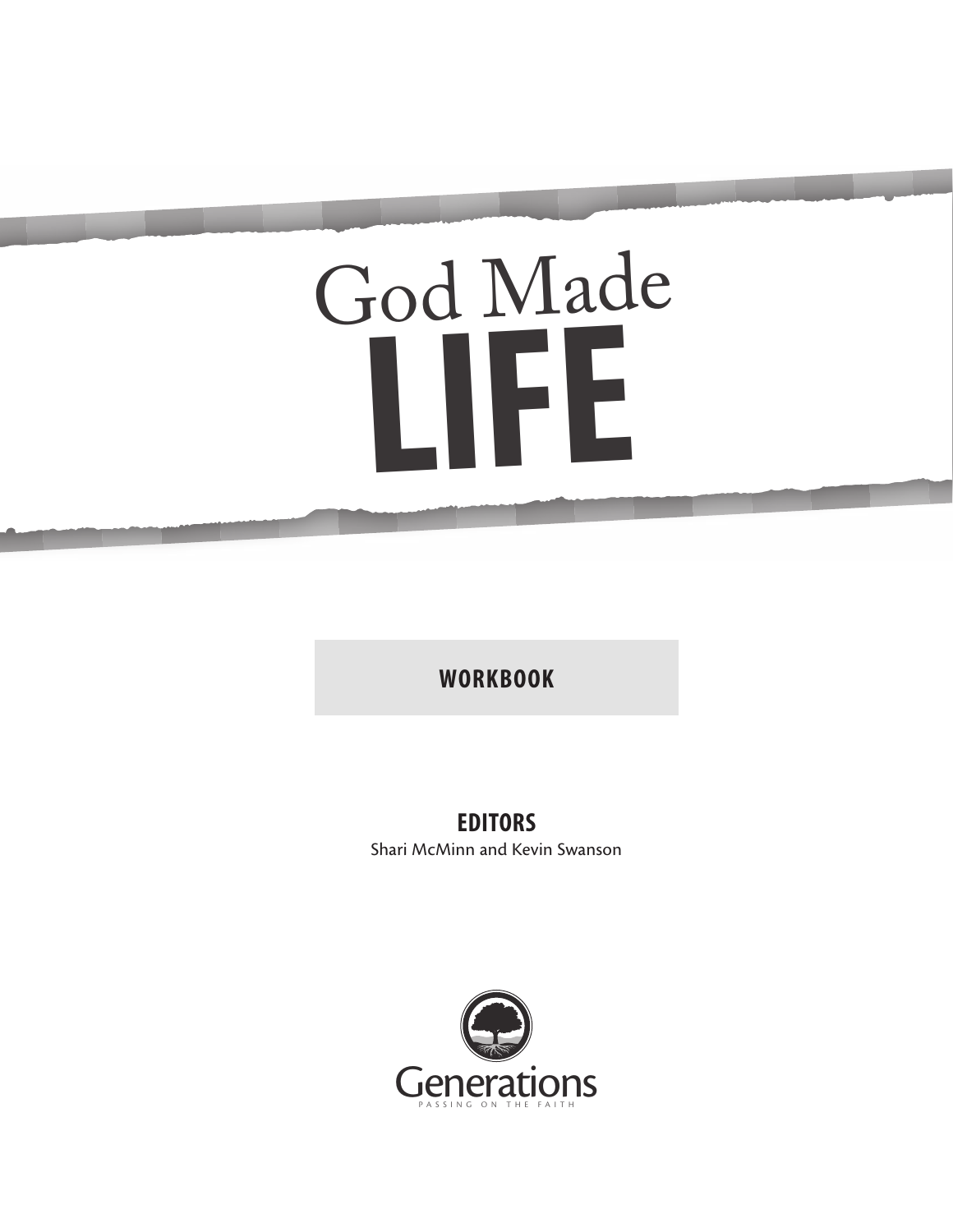Copyright © 2021 by Generations. All rights reserved. No part of this book may be reproduced in any form or by any means without permission in writing from the publisher.

1st Printing, July 2021.

Printed in the United States of America.

ISBN: 978-1-954745-27-8

Cover Design: Justin Turley Interior Design: Sarah Lee Bryant

Cover Image: Baby sucking thumb at 20 weeks. LENNART NILSSON, TT/SCIENCE PHOTO LIBRARY. Used by permission.

Published by: Generations 19039 Plaza Drive Ste 210 Parker, Colorado 80134 Generations.org

Unless otherwise noted, Scripture taken from the New King James Version®. Copyright © 1982 by Thomas Nelson. Used by permission. All rights reserved.

For more information on this and other titles from Generations, visit Generations.org or call (888) 389-9080.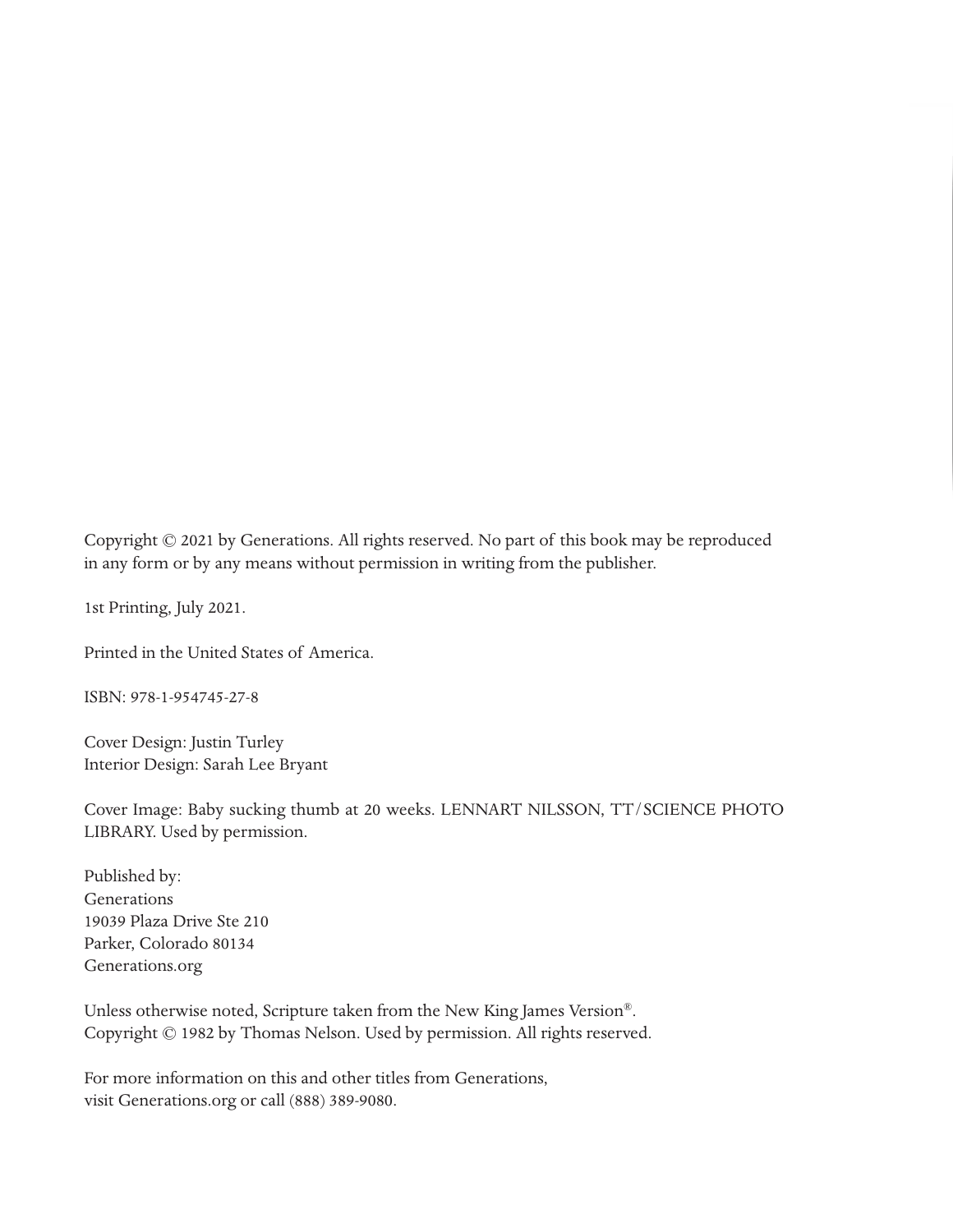# TABLE OF CONTENTS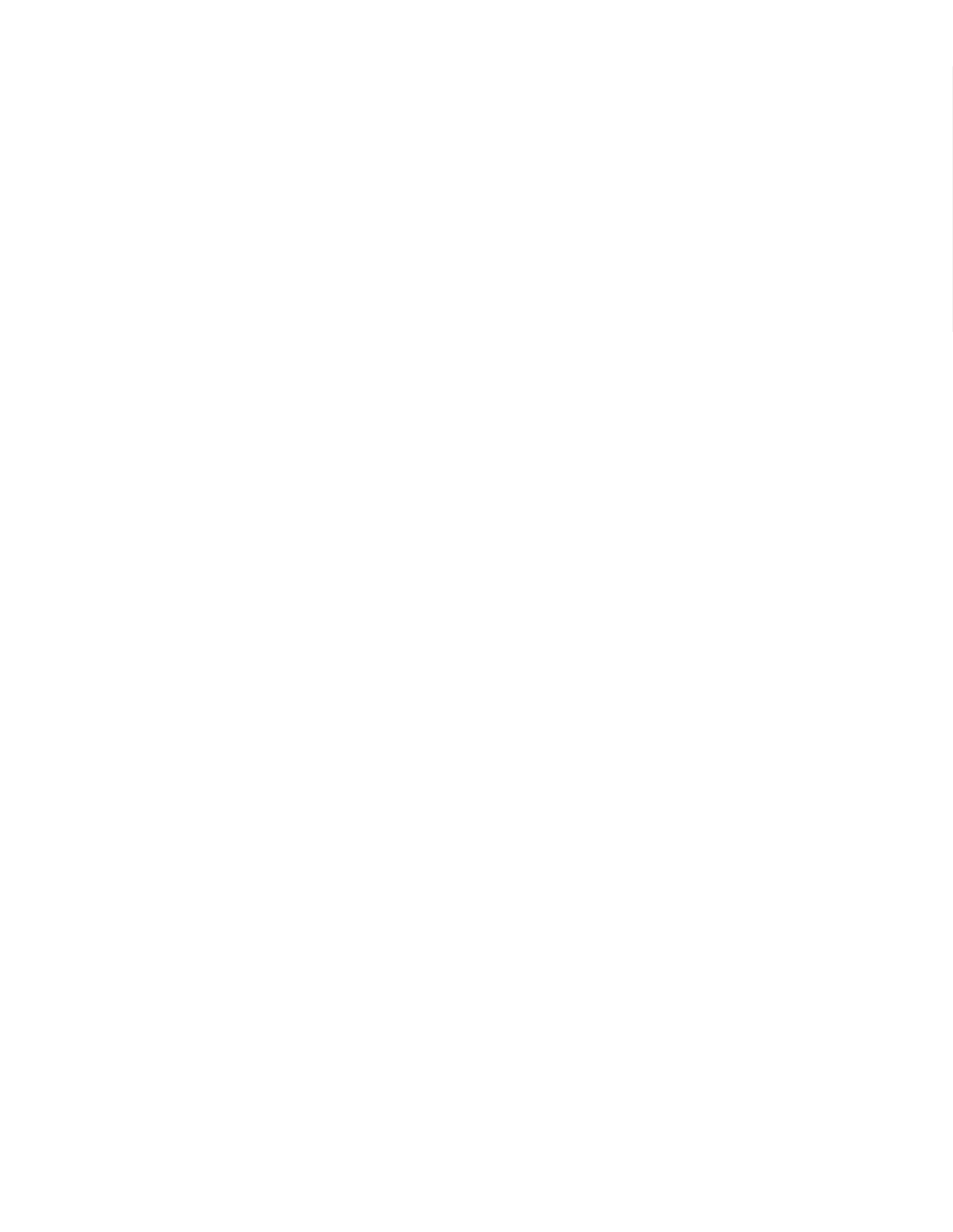## **COURSE INTRODUCTION**

*Make a joyful shout to the LORD, all you lands! Serve the Lord with gladness; Come before His presence with singing. Know that the Lord, He is God; It is He who has made us, and not we ourselves; We are His people and the sheep of His pasture. Enter into His gates with thanksgiving, And into His courts with praise. Be thankful to Him, and bless His name. For the Lord is good*; *His mercy is everlasting, And His truth endures to all generations. (Psalm 100)*

This course is intended to produce a paradigm shift in the way that this generation of Christian<br>
children understand science. Differing worldviews must yield radically different approaches to<br>
science. The method of study children understand science. Differing worldviews must yield radically different approaches to science. The method of study, the purpose for the study, and the content of the study will vary greatly. A biblical worldview perspective of science always puts God at the center. God is personal, and He is the source of all things. His fingerprints are all over this wide world. All knowledge of His creation must constantly reveal His power and glory unless great pains are taken to willfully and continually suppress this truth. Thus, the student of the natural world should find this course always delighting in the revelation of God's genius wisdom, power, and goodness—everywhere manifest. Let us maximize on the great purpose for all of life. Indeed, the purpose of science is to enjoy God in the context of His creation and praise Him for His marvelous works!

The study of science is deeply personal because it is revelatory of the personality of God. These are not random accidents in a chance universe. These are all the careful design of a personal, loving, wise, and all-powerful Creator. We want the student fully engaged, rejoicing in, delighting in, praising, and thanking God for the awesomeness and manifold blessings of His creation!

Throughout, we will glory in the incomparable wisdom of God! It is with an effervescent delight that we boast of God's genius—one million times more intricate, more complex, more wonderful, than anything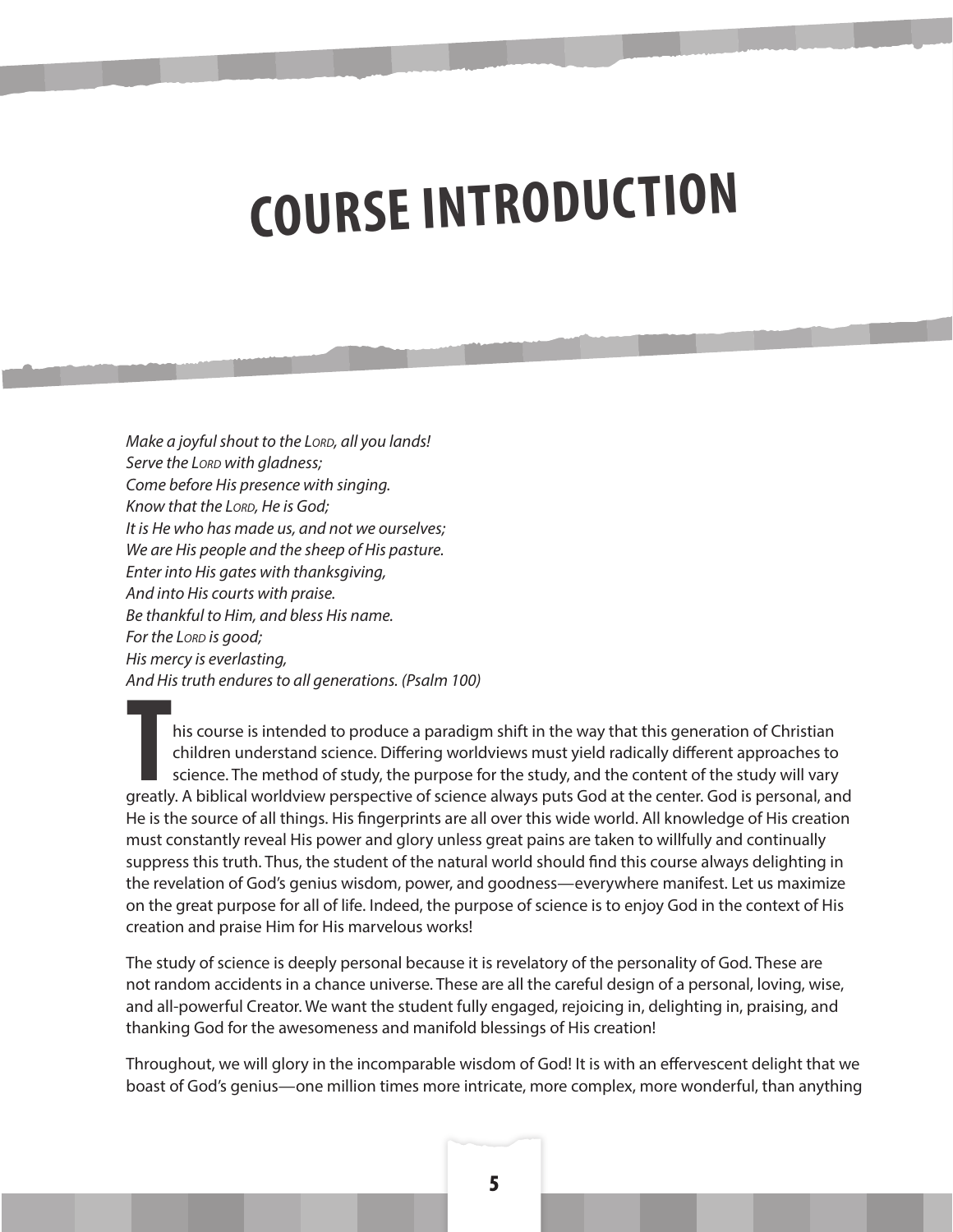man has ever made. Here is the highest of the material creation—the creation of life! We are not afraid to say that we can't explain this or that. We cheerfully let the student know that the greatest scientists in the world cannot comprehend the deep mysteries of God's wisdom in this creation. We fall on our faces in awe-filled worship! This is the only way to avoid the academic pride, the scientific hubris, and the lack of the fear of God that has ruined science and education in a humanist age.

This course also provides extensive devotional reading from Scripture throughout, since all Christian education must retain the Word of God as "a frontlet" before our eyes and our children's eyes (Deut. 6:7-9). We offer many opportunities for prayer and the singing of praise. These elements are core to a Christian view of science. As the teacher/parent disciples the child in the study of God's creation, we hope and pray that the student will form a Godward view of science and all of life.

If education will be truly effective, the student must be constantly made aware of the vital purpose of this study. Hardly a page of the text should go by without the student realizing the significance and purpose of the study. For the Christian, the purpose of science is absolutely clear. It is for praise and worship and for taking right dominion as good stewards over God's world. We will glory in His nature and His works, and we seek to fulfill our role in ruling over the natural world (as the Lord commanded man to do at the beginning).

If there is a clear integration of praise and life application on every page, the material will be much better retained. Perpetually spewing out disconnected and purposeless facts into a child's brain does little for retention. When science instruction is given meaning and purpose on every page of the text, in every minute of the class, the student will be much more likely retain the material and apply it in a meaningful way in his life.

The "Do" sections contained at the end of each chapter are not intended to serve as the typical "laboratory" experience or hypothetical exercises. Rather, these are intended to serve as real life application for the science conveyed in the chapter. We want the students to actually practice the science they learn for the real benefit of their family, their community, and their personal economy. Although many of the practical projects suggested are simple and easy, we would recommend taking on only one *major* project for the academic year. Teacher and parent involvement is highly recommended for these projects.

This student workbook also includes observational experiments to be conducted during the assigned week, as laid out in the lesson schedule.

For 6th-8th grade level students, Generations here introduces a biblical worldview into basic biology in the most winsome way possible. Captured in this introduction to science are the most amazing facts and the most interesting facets of God's creation. Efforts are made to explain difficult concepts at a 10 to 12-year-old level, without losing the substance of the scientific meaning. It was our goal that not a paragraph be uninteresting, vague, or too difficult.

The text crosses over from the theoretical to the applicable and meaningful by drawing in discussions on diseases, medical treatments, nutrition, and health. Yet, the goal is always to point the students back to our sovereign God in right reverence and worship. Then we offer helpful, relevant, and interesting life (and spiritual) applications for each disastrous scenario—preparing each young student to respond rightly (in faith, wisdom, and faithful stewardship) to these amazing works of our Creator God.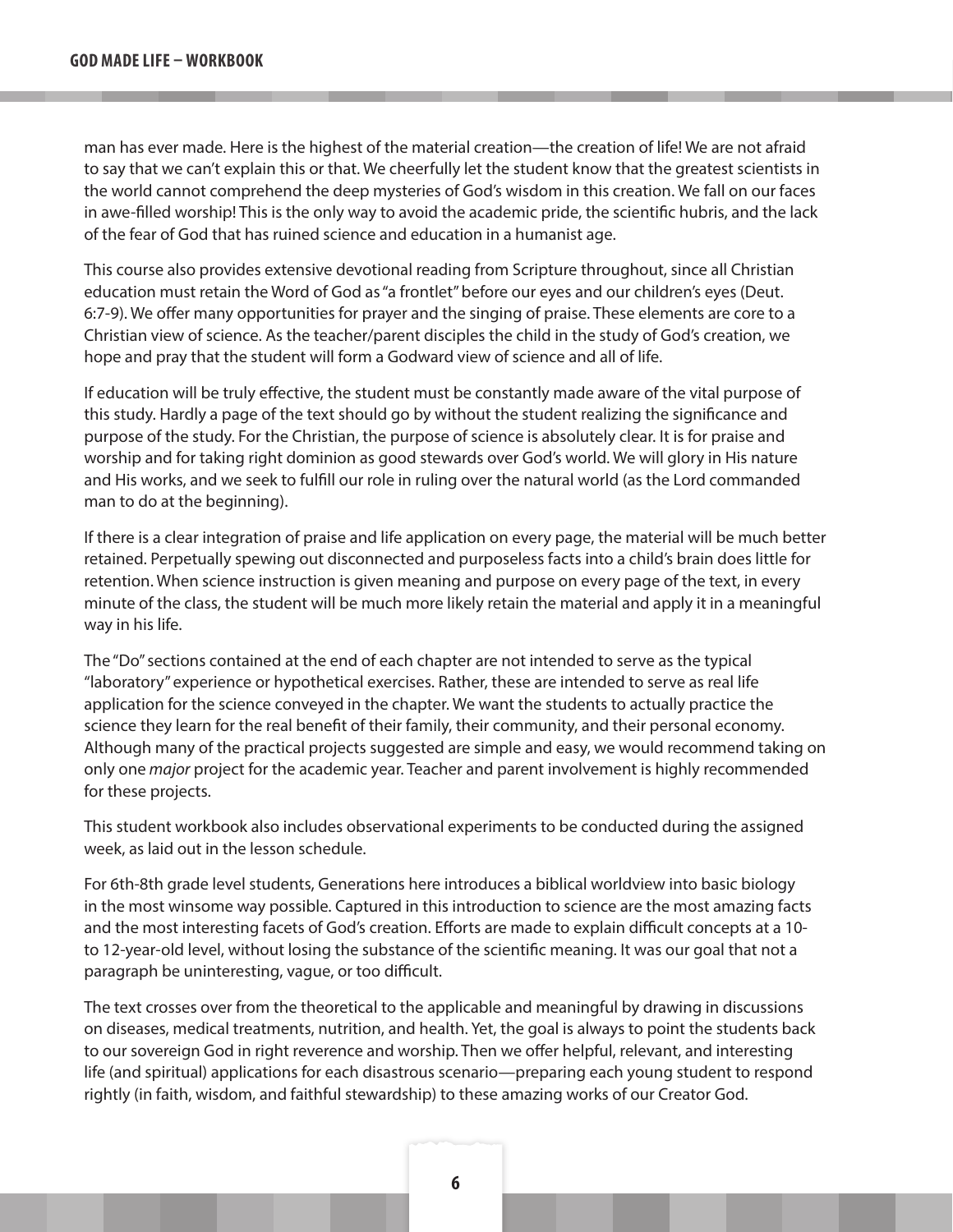#### **THIS STUDENT WORKBOOK INCLUDES**

- 1. Lesson Schedule
- 2. Study Questions
- 3. Scripture Exercises
- 4. Spiritual Life Application Questions
- 5. Hands-on Science Projects
- 6. Answer Key

#### **COURSE OBJECTIVES**

This course is dedicated to the glory of God and to the preeminence of the Lord Jesus Christ in all things. The essential objectives for the course must therefore be:

- 1. That all who study this course would give God the glory for His sovereignty, His power, His goodness, His wisdom, His judgments, and His mercy.
- 2. That our children would come to know God in His works.
- 3. That our children would realize that Jesus Christ is the Creator of all things and by Him all things consist.
- 4. That our children would recognize that the Lord Jesus Christ is preeminent in all things, and by Him all of these biological systems exist.
- 5. That our children would immediately realize the purpose for science on every page and in every lesson—to glorify God, and to wisely and obediently rule over the animal creation.
- 6. That our children will learn to integrate the knowledge they obtain of God's world into life.
- 7. That our children would know Scripture better and see its amazing relevance to every part of life (including science), especially as the passages are meditated upon throughout the course.
- 8. That our children would learn to be more grateful and more ready to give God the praise and the glory for His goodness to us.

#### **TEACHING METHOD**

In order for this course to have maximum effect, the teacher/parent should:

- 1. Realize the joy and excitement of exploring God's world,
- 2. Love God,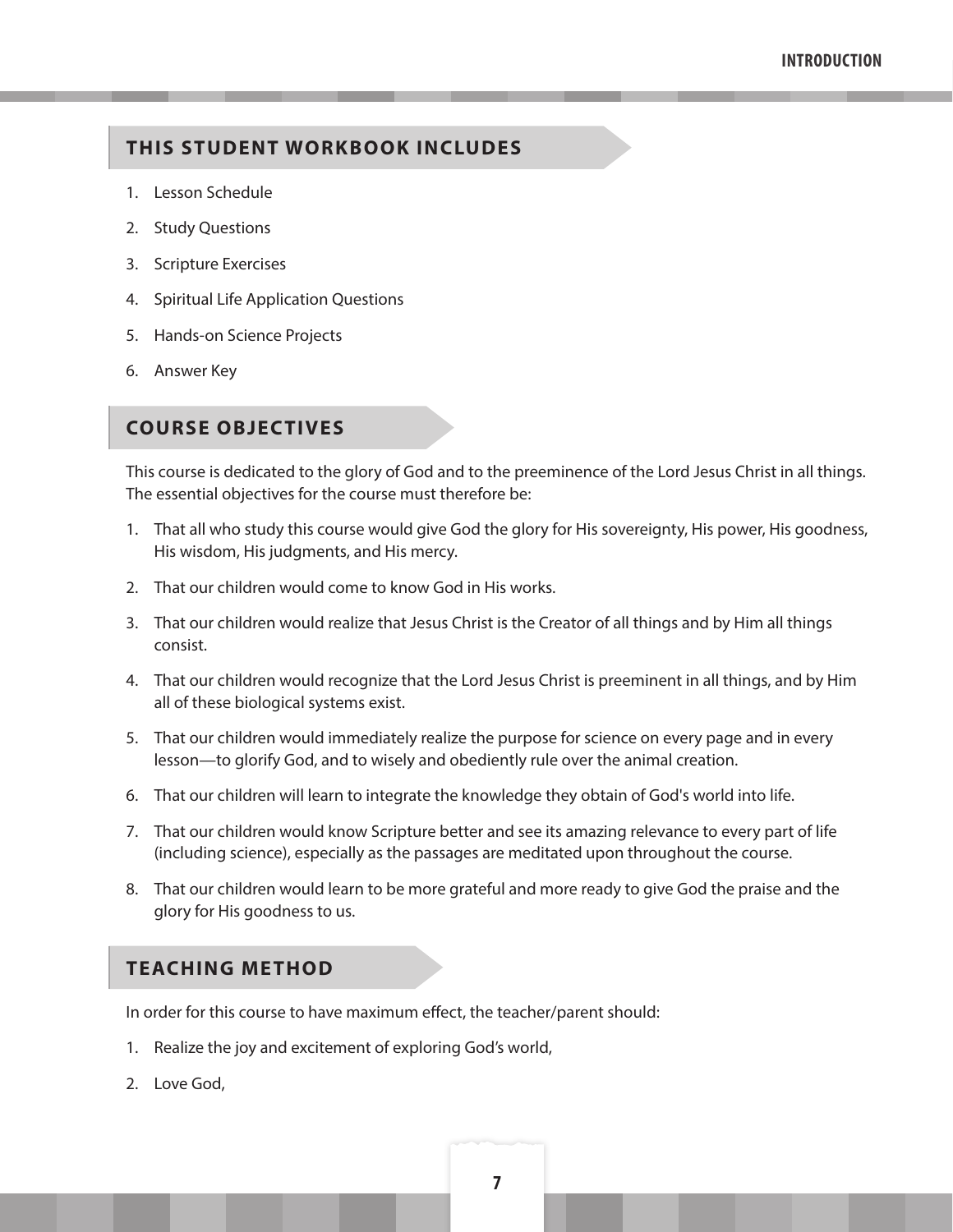- 3. Seek to learn more of the awesomeness of God manifested in His creative work, and share that enthusiasm with the children,
- 4. Accept the obligation to follow through on knowledge by real life application. This curriculum and lesson schedule is laid out in a carefully-designed manner, such that the lesson culminates in praise and practical life application.

The following presents the order of the learning process:

- 1. Read the material.
- 2. Pray, sing, and worship God.
- 3. Watch excellently-produced videos to better understand the material.
- 4. Study the important vocabulary terms used in the chapter.
- 5. Answer study questions and review Bible passages.
- 6. Make spiritual life application.
- 7. Observe through experimentation.
- 8. Take dominion using the "Do" projects contained in the textbook.

Almost every chapter in the text includes real-life application exercises along with the hands-on experiments contained in this workbook. Some of these exercises will be more time-intensive than others. Select the more time-intensive exercise carefully, and we would only recommend one to two time-intensive exercises for each of the "Do" projects and the "Hands-on" experiments.

The parent/teacher may consider reading the material out loud. The text is designed to be engaging to children of all ages as well as adults.

#### **LESSON SCHEDULE**

The lesson schedule is provided as a suggestion—teachers/parents and students may adapt the schedule to suit their needs. The lesson schedule is based on a 36-week school year divided into two semesters.

#### **COMPLETING CHAPTER ASSIGNMENTS**

While reading the text, the student should carefully consider all of the Scriptures provided. The Scriptures provide the most essential elements of knowledge by which we understand God's world. The key terms and animal designations are emboldened. The students should pay close attention to these as they will be referred to in the study questions and exam. Upon completion of reading, students may complete the chapter assignments open-book.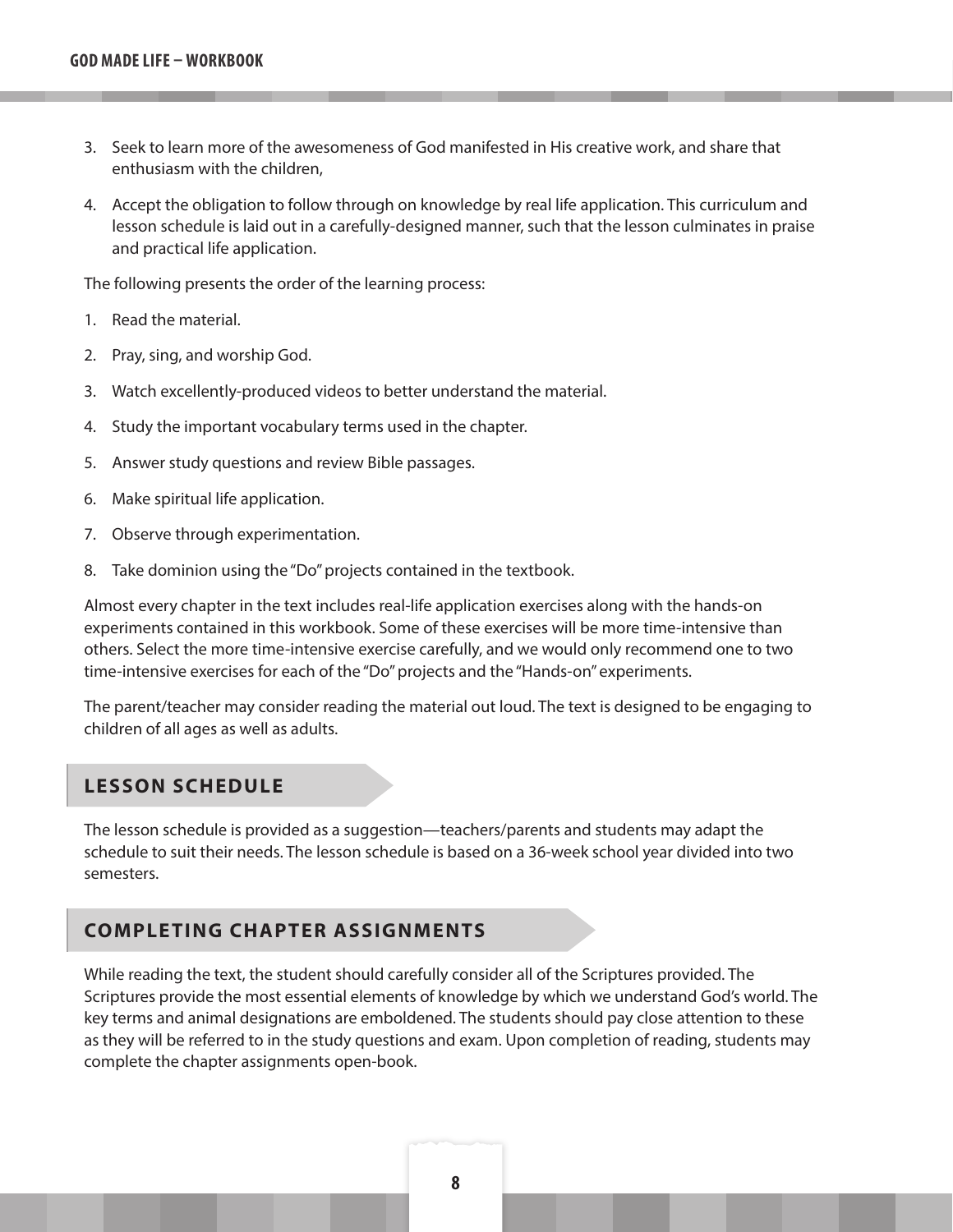#### **GRADING CHAPTER ASSIGNMENTS**

The teacher/parent may determine for themselves how they would grade the assignments. The following is recommended:

The workbook exercises are best suited for grading. Provide one point for each of the numbered exercises, excluding the Spiritual Application (at the end of each lesson). For each chapter assignment, divide the total number of questions answered correctly with the total number of questions possible to calculate the percentage.

For example, if 8 out of 11 questions were correct, then the percentage grade for that assignment will be 72% (8/11=72%). If the student receives less than 90% correct answers, it is highly recommended that he/she reread the chapter and make corrections for the questions missed.

#### **GRADING PROJECTS**

It is recommended that the projects be graded on the basis of completion or participation. If the student completed the experiment or project, he gets 100% for that project. If he left the project only half complete, he gets 0% for that experiment or project. If the student completed three quarters of the project, he should receive a 75% grade.

#### **FINAL COURSE GRADE VALUES**

To calculate the final course grade, the parent/teacher may use the following recommended weighted score:

- Completion of experiments and projects assigned = 50%
- Study questions  $= 40\%$
- Final Exam  $= 10%$
- Final Grade =  $0.50$  x (average score for experiments/projects) +  $0.40$  x (average score on lessons) + 0.10 x (final exam score)
- $90-100% = A$
- $80 89\% = B$
- $70 79\% = C$
- $60 69\% = D$
- $0-59\% = F$

The Generations Curriculum Team

July 2021, AD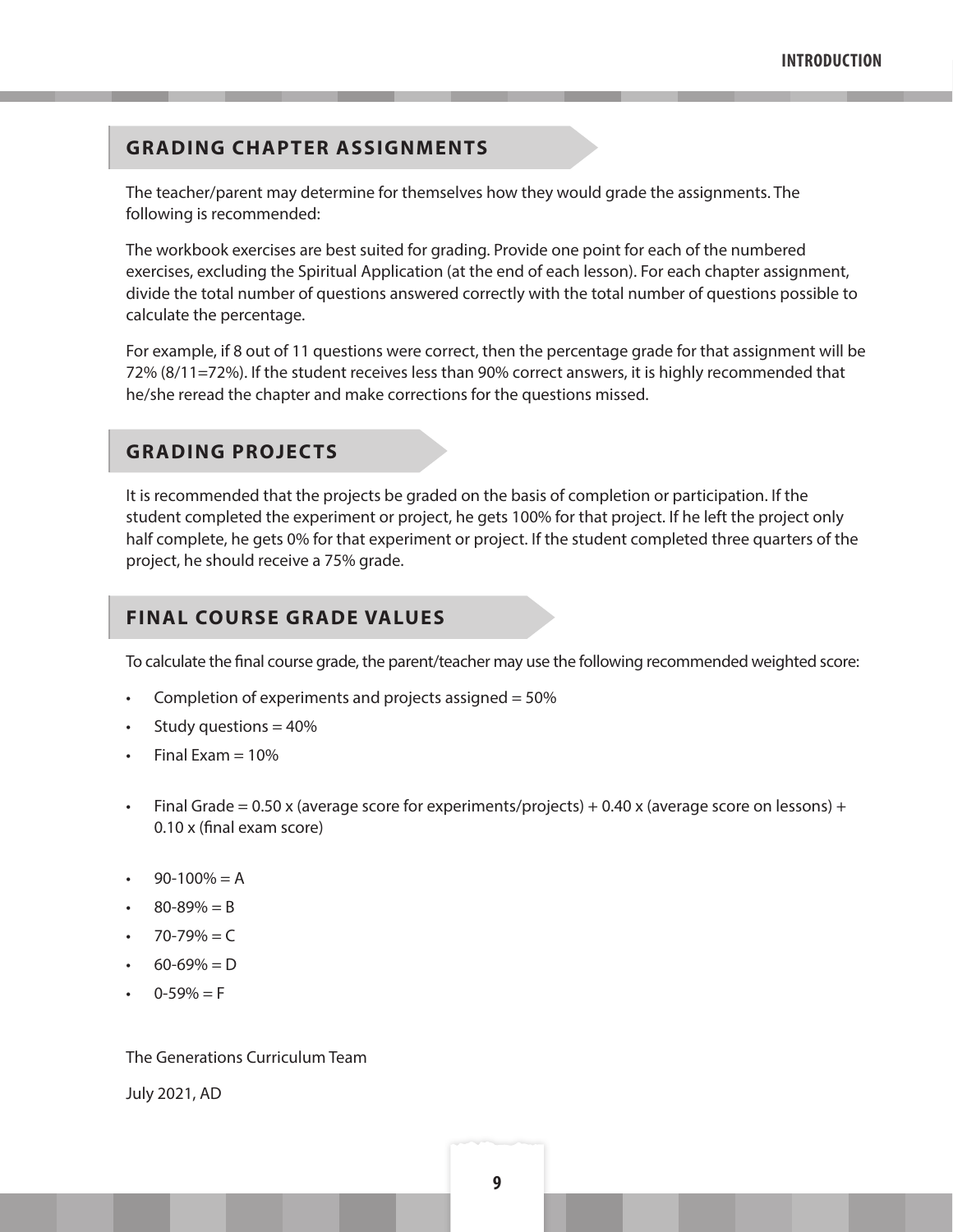### **First Semester Suggested Daily Schedule**

| <b>Date</b>   | <b>Day</b>     | <b>Assignment</b>                                               | <b>Due Date</b> | <b>Grade</b> |
|---------------|----------------|-----------------------------------------------------------------|-----------------|--------------|
|               |                | <b>First Semester-First Quarter</b>                             |                 |              |
|               | 1              | Read Chapter 1, pages 7-13                                      |                 |              |
|               | $\overline{2}$ |                                                                 |                 |              |
| Week 1        | 3              | Read Chapter 1, pages 13-17                                     |                 |              |
|               | $\overline{4}$ |                                                                 |                 |              |
|               | 5              | Read Chapter 1, pages 17-23                                     |                 |              |
|               | 1              | Complete Chapter 1 Worksheet,<br>Vocabulary                     |                 |              |
|               | $\overline{2}$ |                                                                 |                 |              |
| <b>Week 2</b> | 3              | Complete Chapter 1 Worksheet,<br><b>Comprehension Questions</b> |                 |              |
|               | 4              |                                                                 |                 |              |
|               | 5              | Complete Chapter 1 Worksheet, Faith<br>Lessons                  |                 |              |
|               | $\mathbf{1}$   | Complete Chapter 1 Worksheet,<br>Hands-on Science               |                 |              |
|               | $\overline{2}$ |                                                                 |                 |              |
| Week 3        | 3              | Complete Chapter 1, "Do" Exercise                               |                 |              |
|               | 4              |                                                                 |                 |              |
|               | 5              |                                                                 |                 |              |
|               | 1              | Read Chapter 2, pages 27-32                                     |                 |              |
|               | 2              |                                                                 |                 |              |
| Week 4        | $\mathsf{3}$   | Read Chapter 2, pages 32-39                                     |                 |              |
|               | 4              |                                                                 |                 |              |
|               | 5              | Complete Chapter 2 Worksheet, Part I                            |                 |              |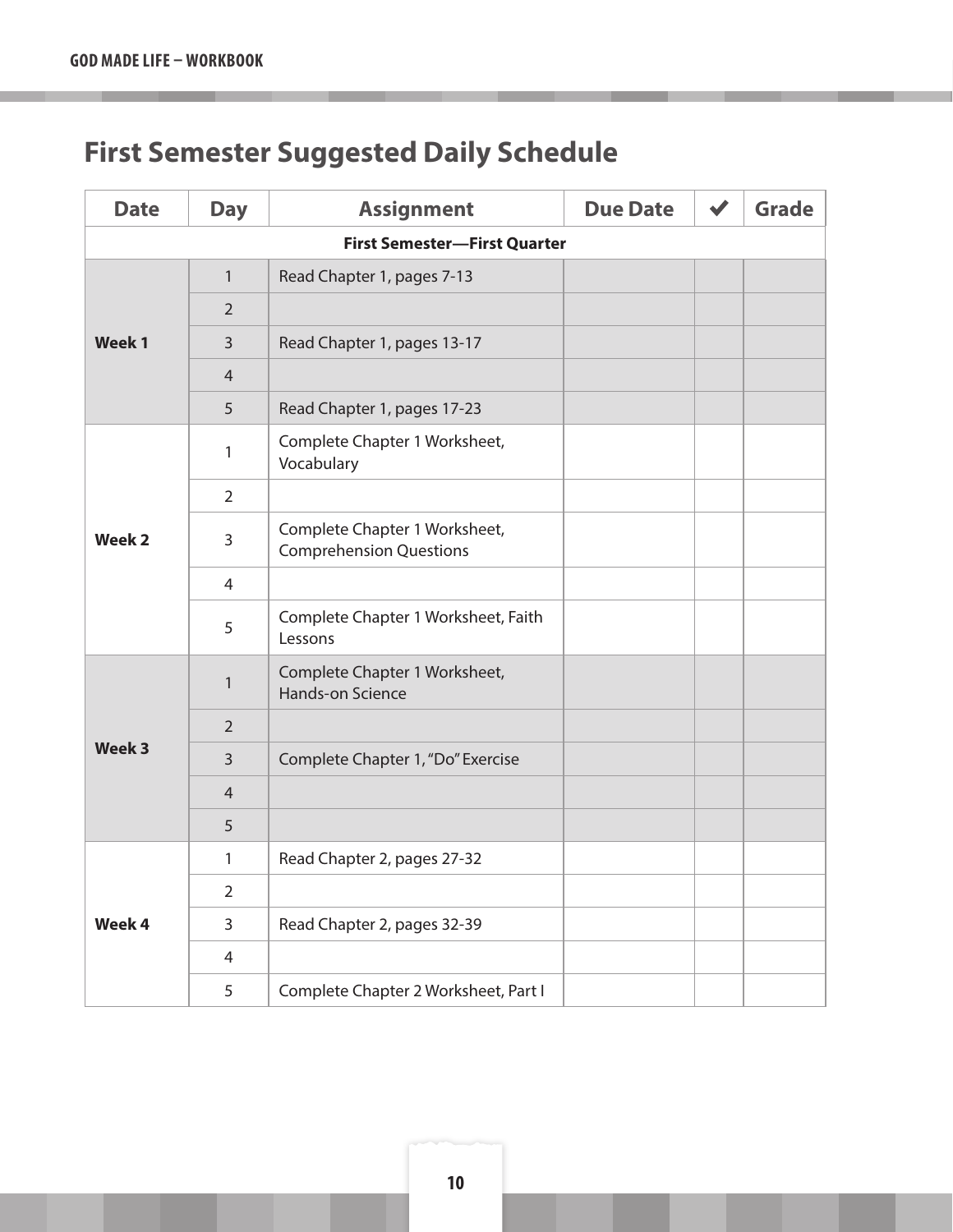| <b>Date</b>       | <b>Day</b>     | <b>Assignment</b>                                 | <b>Due Date</b> | <b>Grade</b> |
|-------------------|----------------|---------------------------------------------------|-----------------|--------------|
|                   | $\mathbf{1}$   | Read Chapter 2, pages 39-45                       |                 |              |
|                   | $\overline{2}$ |                                                   |                 |              |
| Week <sub>5</sub> | 3              | Read Chapter 2, pages 45-50                       |                 |              |
|                   | $\overline{4}$ |                                                   |                 |              |
|                   | 5              | Complete Chapter 2 Worksheet, Part II             |                 |              |
|                   | 1              | Complete Chapter 2 Worksheet,<br>Hands-on Science |                 |              |
|                   | $\overline{2}$ |                                                   |                 |              |
| Week 6            | 3              | Complete Chapter 2, "Do" Exercise                 |                 |              |
|                   | $\overline{4}$ |                                                   |                 |              |
|                   | 5              |                                                   |                 |              |
|                   | 1              | Read Chapter 3, pages 59-65                       |                 |              |
|                   | $\overline{2}$ |                                                   |                 |              |
| Week 7            | 3              | Read Chapter 3, pages 65-69                       |                 |              |
|                   | $\overline{4}$ |                                                   |                 |              |
|                   | 5              | Complete Chapter 3 Worksheet, Part I              |                 |              |
|                   | 1              | Read Chapter 3, pages 69-75                       |                 |              |
|                   | $\overline{2}$ |                                                   |                 |              |
| Week 8            | 3              | Read Chapter 3, pages 75-78                       |                 |              |
|                   | 4              |                                                   |                 |              |
|                   | 5              | Complete Chapter 3 Worksheet, Part II             |                 |              |
|                   | $\mathbf{1}$   | Complete Chapter 3 Worksheet,<br>Hands-on Science |                 |              |
|                   | $\overline{2}$ |                                                   |                 |              |
| Week 9            | $\mathsf{3}$   | Complete Chapter 3, "Do" Exercise                 |                 |              |
|                   | $\overline{4}$ |                                                   |                 |              |
|                   | 5              |                                                   |                 |              |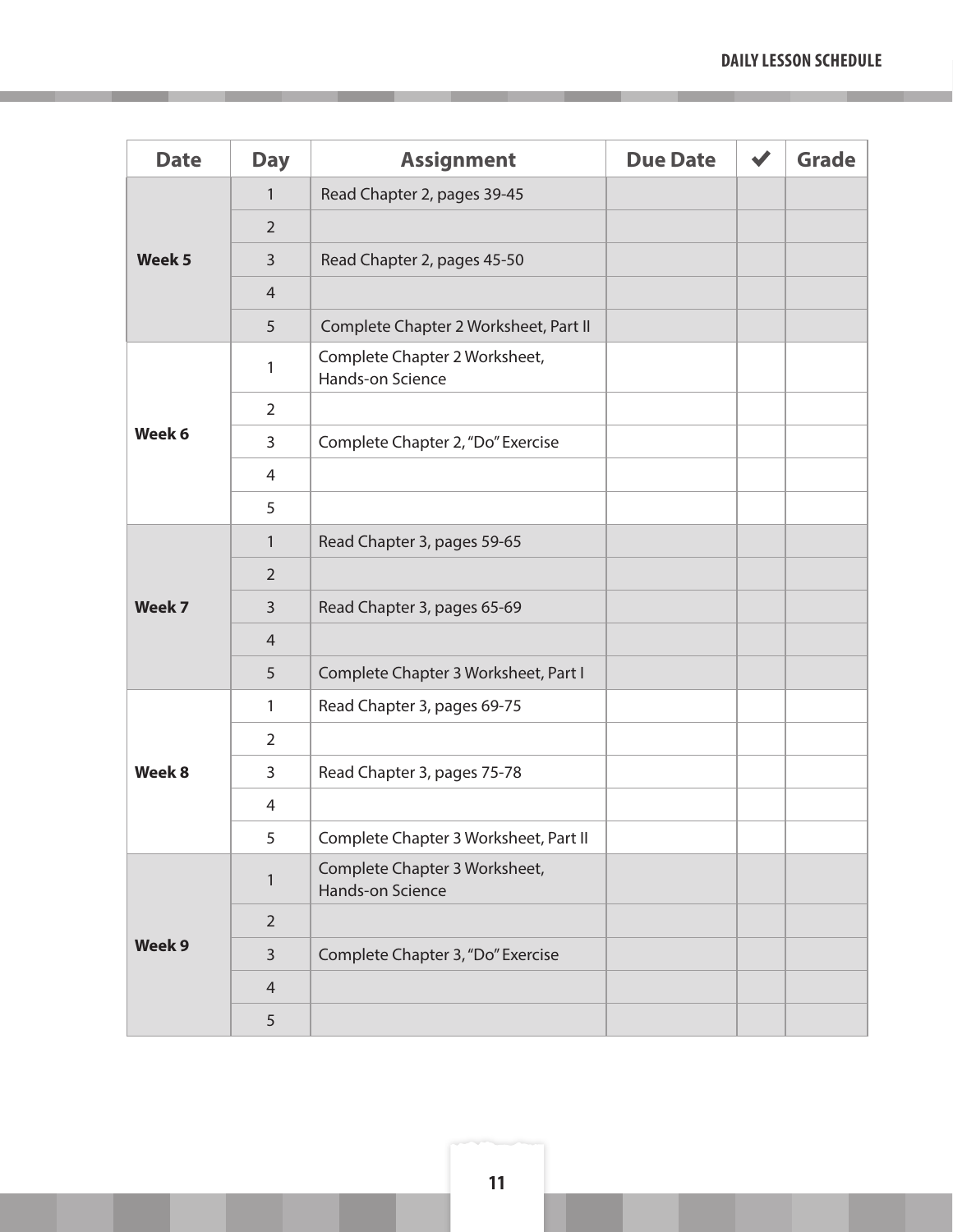| <b>Date</b> | <b>Day</b>     | <b>Assignment</b>                                 | <b>Due Date</b> | <b>Grade</b> |
|-------------|----------------|---------------------------------------------------|-----------------|--------------|
|             |                | <b>First Semester-Second Quarter</b>              |                 |              |
|             | 1              | Read Chapter 4, pages 83-93                       |                 |              |
|             | $\overline{2}$ |                                                   |                 |              |
| Week 10     | 3              | Read Chapter 4, pages 93-101                      |                 |              |
|             | 4              |                                                   |                 |              |
|             | 5              | Complete Chapter 4 Worksheet, Part I              |                 |              |
|             | 1              | Read Chapter 4, pages 101-106                     |                 |              |
|             | $\overline{2}$ |                                                   |                 |              |
| Week 11     | 3              | Read Chapter 4, pages 107-113                     |                 |              |
|             | $\overline{4}$ |                                                   |                 |              |
|             | 5              | Complete Chapter 4 Worksheet, Part II             |                 |              |
|             | 1              | Complete Chapter 4 Worksheet,<br>Hands-on Science |                 |              |
|             | $\overline{2}$ |                                                   |                 |              |
| Week 12     | 3              |                                                   |                 |              |
|             | 4              |                                                   |                 |              |
|             | 5              |                                                   |                 |              |
|             | 1              | Complete Chapter 4 Worksheet, "Do"<br>Exercise    |                 |              |
|             | $\overline{2}$ |                                                   |                 |              |
| Week 13     | $\overline{3}$ |                                                   |                 |              |
|             | $\overline{4}$ |                                                   |                 |              |
|             | 5              |                                                   |                 |              |
|             | $\mathbf{1}$   | Read Chapter 5, pages 119-126                     |                 |              |
|             | $\overline{2}$ |                                                   |                 |              |
| Week 14     | 3              | Read Chapter 5, pages 127-132                     |                 |              |
|             | 4              |                                                   |                 |              |
|             | 5              | Complete Chapter 5 Worksheet, Part I              |                 |              |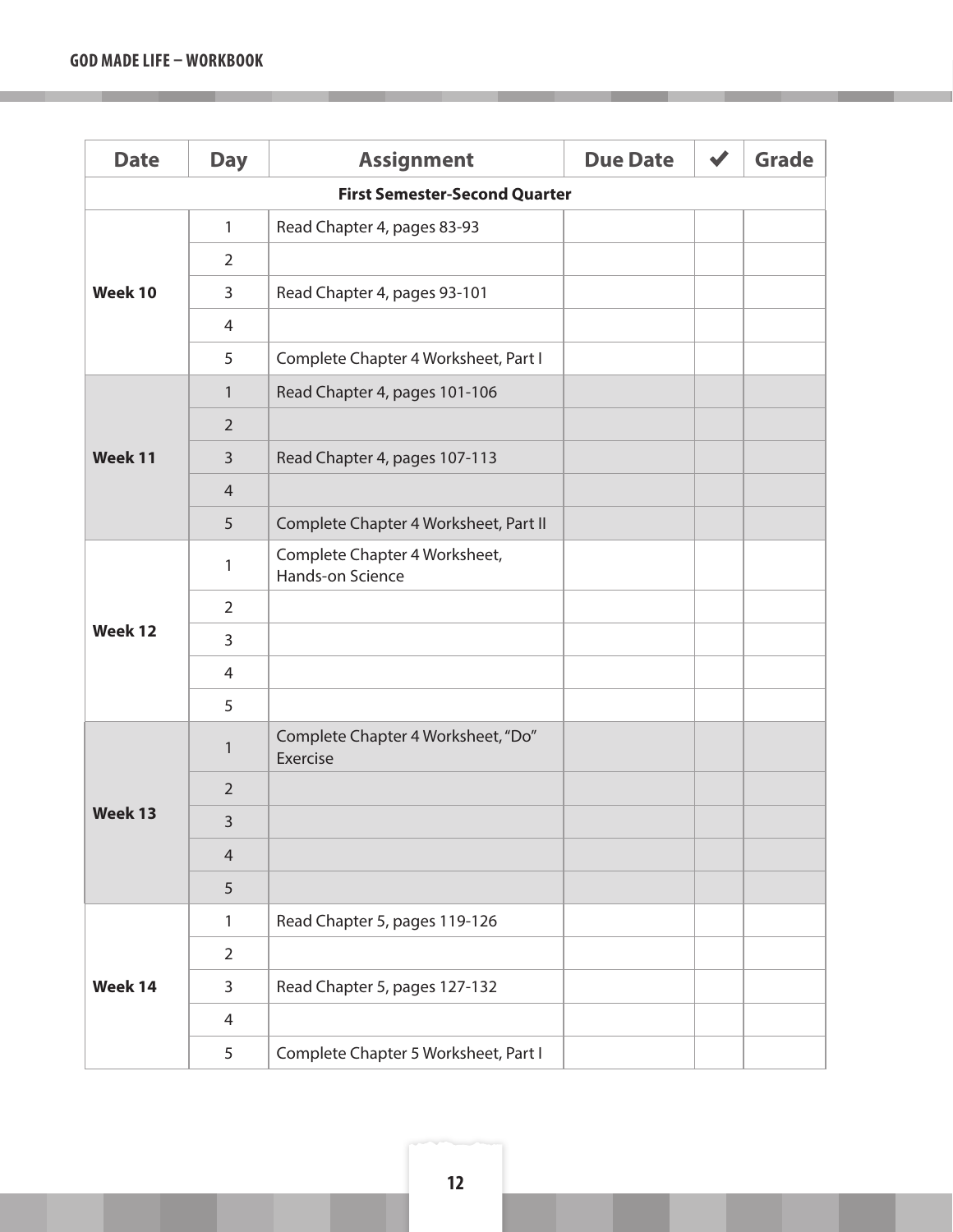| <b>Date</b> | <b>Day</b>            | <b>Assignment</b>                                 | <b>Due Date</b> |  | <b>Grade</b> |
|-------------|-----------------------|---------------------------------------------------|-----------------|--|--------------|
|             | $\mathbf{1}$          | Read Chapter 5, pages 132-140                     |                 |  |              |
|             | $\overline{2}$        |                                                   |                 |  |              |
| Week 15     | $\overline{3}$        | Read Chapter 5, pages 141-148                     |                 |  |              |
|             | $\overline{4}$        |                                                   |                 |  |              |
|             | 5                     | Complete Chapter 5 Worksheet, Part II             |                 |  |              |
|             | $\mathbf{1}$          | Complete Chapter 5 Worksheet,<br>Hands-on Science |                 |  |              |
|             | $\overline{2}$        |                                                   |                 |  |              |
| Week 16     | 3                     |                                                   |                 |  |              |
|             | $\overline{4}$        |                                                   |                 |  |              |
|             | 5                     |                                                   |                 |  |              |
|             | $\mathbf{1}$          | Complete Chapter 5, "Do" Exercise                 |                 |  |              |
|             | 2                     |                                                   |                 |  |              |
| Week 17     | $\overline{3}$        |                                                   |                 |  |              |
|             | $\overline{4}$        |                                                   |                 |  |              |
|             | 5                     |                                                   |                 |  |              |
|             | $\mathbf{1}$          | Read Chapter 6, pages 155-165                     |                 |  |              |
|             | $\overline{2}$        |                                                   |                 |  |              |
| Week 18     | $\overline{3}$        | Read Chapter 6, pages 165-171                     |                 |  |              |
|             | 4                     |                                                   |                 |  |              |
|             | 5                     | Read Chapter 6, pages 171-174                     |                 |  |              |
|             | <b>Mid-Term Grade</b> |                                                   |                 |  |              |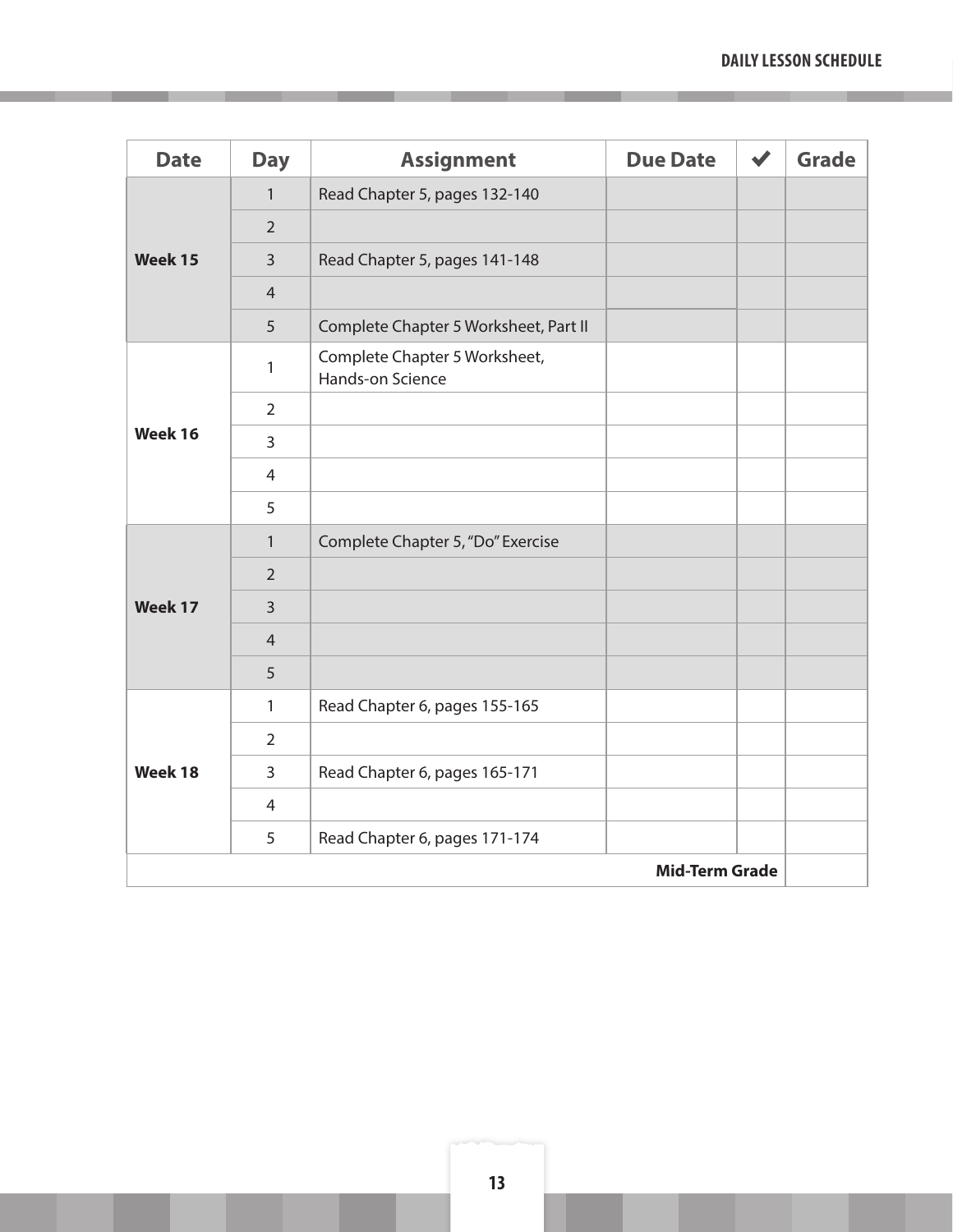### **Second Semester Suggested Daily Schedule**

| <b>Date</b>    | <b>Day</b>     | <b>Assignment</b>                                  | <b>Due Date</b> | <b>Grade</b> |
|----------------|----------------|----------------------------------------------------|-----------------|--------------|
|                |                | <b>Second Semester-Third Quarter</b>               |                 |              |
|                | 1              | Read Chapter 6, pages 175-178                      |                 |              |
|                | $\overline{2}$ |                                                    |                 |              |
| Week 19        | 3              | Read Chapter 6, pages 178-183                      |                 |              |
|                | $\overline{4}$ |                                                    |                 |              |
|                | 5              | Complete Chapter 6 Worksheet                       |                 |              |
|                | 1              | Complete Chapter 6 Worksheet, Hands-<br>on Science |                 |              |
|                | $\overline{2}$ |                                                    |                 |              |
| <b>Week 20</b> | 3              | Complete Chapter 6, "Do" Exercise                  |                 |              |
|                | $\overline{4}$ |                                                    |                 |              |
|                | 5              |                                                    |                 |              |
|                | 1              | Read Chapter 7, pages 187-194                      |                 |              |
|                | $\overline{2}$ |                                                    |                 |              |
| Week 21        | 3              | Read Chapter 7, pages 194-199                      |                 |              |
|                | $\overline{4}$ |                                                    |                 |              |
|                | 5              | Complete Chapter 7 Worksheet, Part I               |                 |              |
|                | $\mathbf{1}$   | Read Chapter 7, pages 199-207                      |                 |              |
|                | $\overline{2}$ |                                                    |                 |              |
| <b>Week 22</b> | 3              | Read Chapter 7, pages 207-216                      |                 |              |
|                | 4              |                                                    |                 |              |
|                | 5              | Complete Chapter 7 Worksheet, Part II              |                 |              |
|                | $\mathbf{1}$   | Complete Chapter 7 Worksheet, Hands-<br>on Science |                 |              |
|                | $\overline{2}$ |                                                    |                 |              |
| <b>Week 23</b> | $\overline{3}$ |                                                    |                 |              |
|                | $\overline{4}$ |                                                    |                 |              |
|                | 5              |                                                    |                 |              |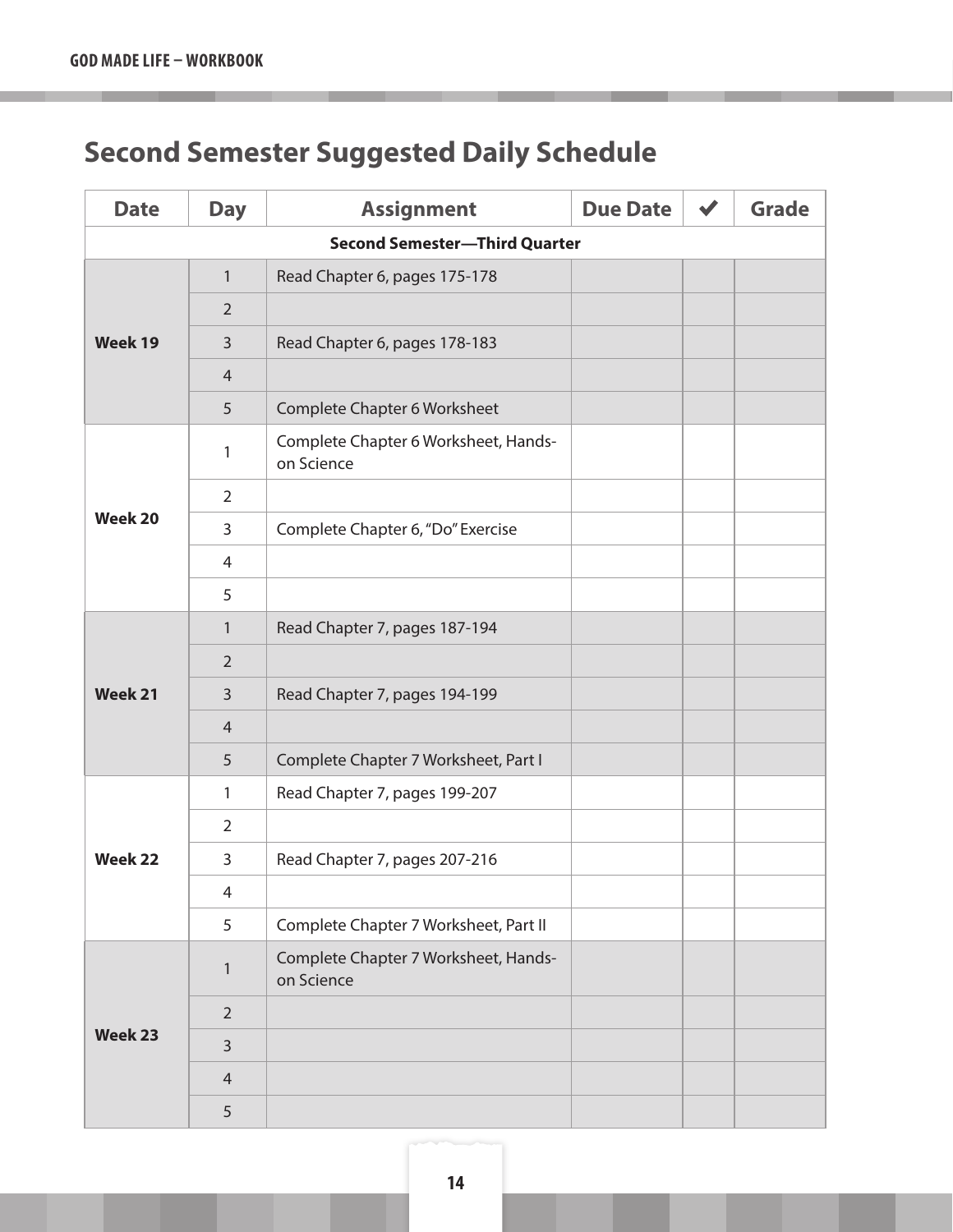| <b>Date</b> | <b>Day</b>     | <b>Assignment</b>                                  | <b>Due Date</b> | <b>Grade</b> |
|-------------|----------------|----------------------------------------------------|-----------------|--------------|
|             | $\mathbf{1}$   | Complete Chapter 7, "Do" Exercise                  |                 |              |
|             | $\overline{2}$ |                                                    |                 |              |
| Week 24     | 3              |                                                    |                 |              |
|             | $\overline{4}$ |                                                    |                 |              |
|             | 5              |                                                    |                 |              |
|             | $\mathbf{1}$   | Read Chapter 8, pages 221-229                      |                 |              |
|             | $\overline{2}$ |                                                    |                 |              |
| Week 25     | $\overline{3}$ | Read Chapter 8, pages 230-237                      |                 |              |
|             | $\overline{4}$ |                                                    |                 |              |
|             | 5              | Complete Chapter 8 Worksheet, Part I               |                 |              |
|             | $\mathbf{1}$   | Read Chapter 8, pages 237-243                      |                 |              |
|             | $\overline{2}$ |                                                    |                 |              |
| Week 26     | 3              | Read Chapter 8, pages 243-251                      |                 |              |
|             | $\overline{4}$ |                                                    |                 |              |
|             | 5              | Complete Chapter 8 Worksheet, Part II              |                 |              |
|             | $\mathbf{1}$   | Complete Chapter 8 Worksheet, Hands-<br>on Science |                 |              |
|             | $\overline{2}$ |                                                    |                 |              |
| Week 27     | $\overline{3}$ |                                                    |                 |              |
|             | $\overline{4}$ |                                                    |                 |              |
|             | 5              |                                                    |                 |              |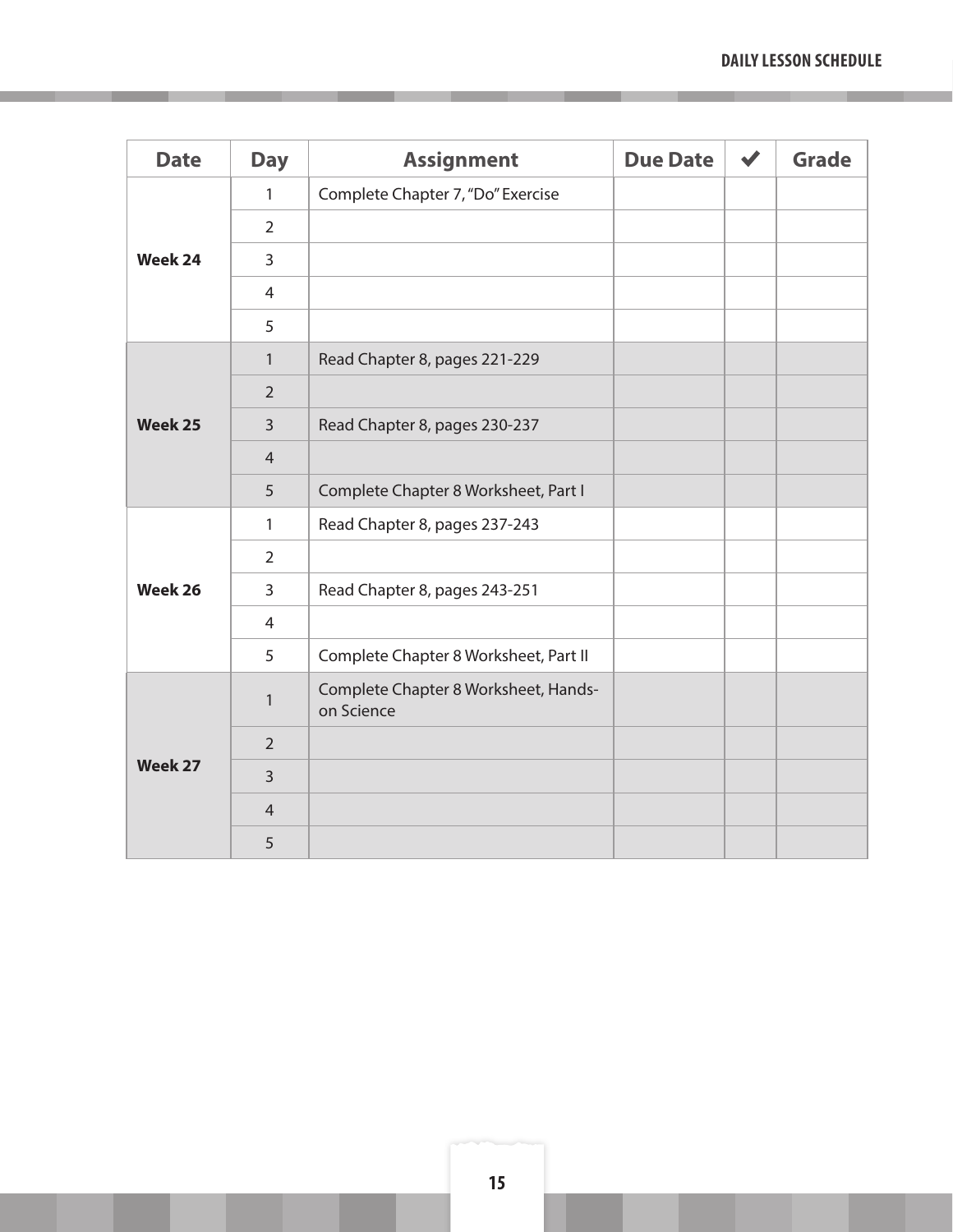| <b>Date</b>    | <b>Day</b>     | <b>Assignment</b>                                  | <b>Due Date</b> | <b>Grade</b> |
|----------------|----------------|----------------------------------------------------|-----------------|--------------|
|                |                | <b>Second Semester-Fourth Quarter</b>              |                 |              |
|                | 1              | Complete Chapter 8, "Do" Exercise                  |                 |              |
|                | $\overline{2}$ |                                                    |                 |              |
| Week 28        | 3              |                                                    |                 |              |
|                | 4              |                                                    |                 |              |
|                | 5              |                                                    |                 |              |
|                | $\mathbf{1}$   | Read Chapter 9, pages 257-262                      |                 |              |
|                | $\overline{2}$ |                                                    |                 |              |
| <b>Week 29</b> | 3              | Read Chapter 9, pages 262-270                      |                 |              |
|                | 4              |                                                    |                 |              |
|                | 5              | Complete Chapter 9 Worksheet, Part I               |                 |              |
|                | $\mathbf{1}$   | Read Chapter 9, pages 270-274                      |                 |              |
|                | $\overline{2}$ |                                                    |                 |              |
| Week 30        | 3              | Read Chapter 9, pages 274-280                      |                 |              |
|                | $\overline{4}$ |                                                    |                 |              |
|                | 5              | Complete Chapter 9 Worksheet, Part II              |                 |              |
|                | 1              | Complete Chapter 9 Worksheet, Hands-<br>on Science |                 |              |
|                | $\overline{2}$ |                                                    |                 |              |
| Week 31        | 3              | Complete Chapter 9, "Do" Exercise                  |                 |              |
|                | 4              |                                                    |                 |              |
|                | $\sqrt{5}$     |                                                    |                 |              |
|                | 1              | Read Chapter 10, pages 285-292                     |                 |              |
|                | $\overline{2}$ |                                                    |                 |              |
| Week 32        | 3              | Read Chapter 10, pages 292-296                     |                 |              |
|                | 4              |                                                    |                 |              |
|                | 5              | Complete Chapter 10 Worksheet, Part I              |                 |              |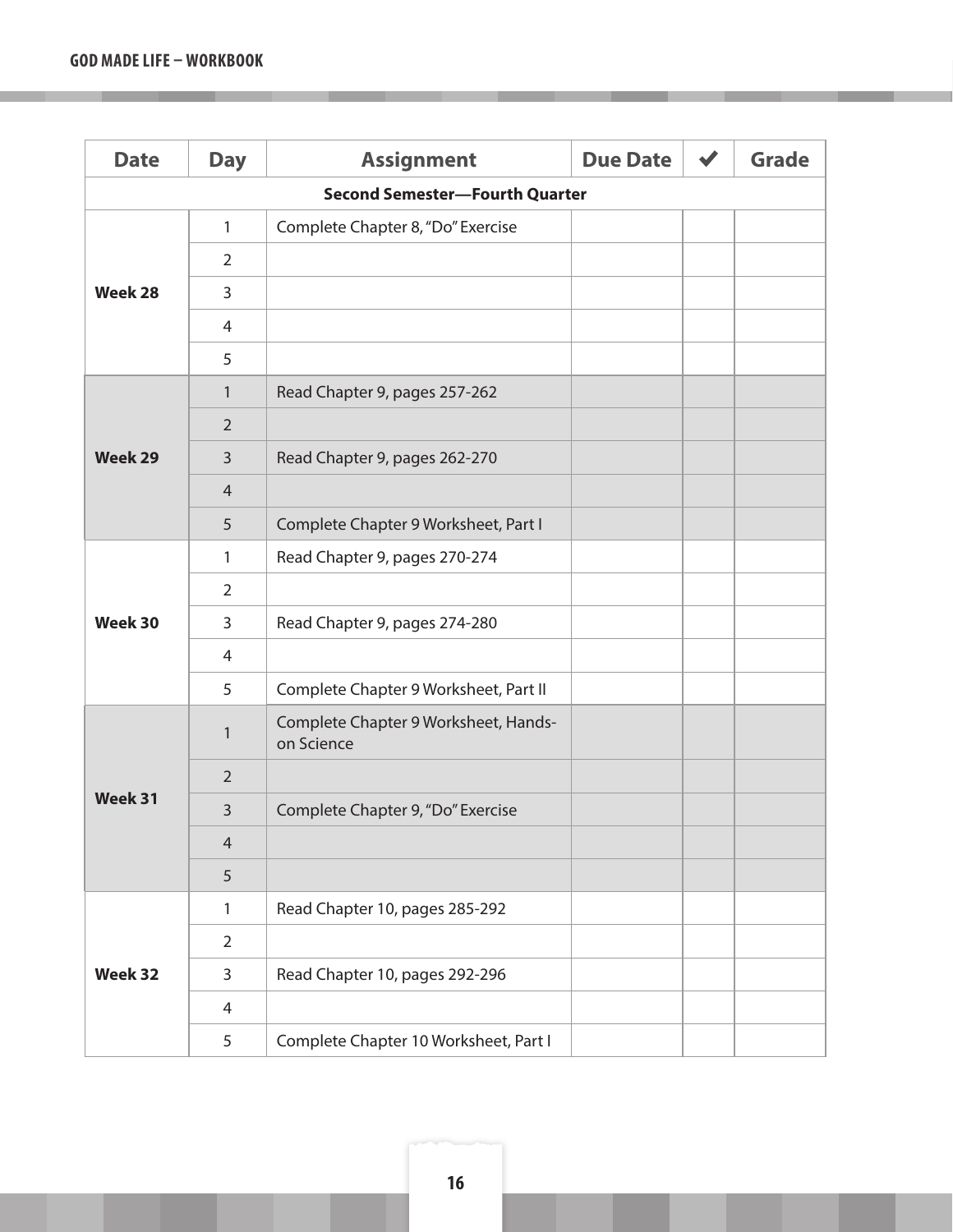| <b>Date</b>        | <b>Day</b>     | <b>Assignment</b>                      | <b>Due Date</b> | $\blacktriangledown$ | <b>Grade</b> |
|--------------------|----------------|----------------------------------------|-----------------|----------------------|--------------|
|                    | $\mathbf{1}$   | Read Chapter 10, pages 296-304         |                 |                      |              |
|                    | $\overline{2}$ |                                        |                 |                      |              |
| Week 33            | $\overline{3}$ | Read Chapter 10, pages 304-313         |                 |                      |              |
|                    | $\overline{4}$ |                                        |                 |                      |              |
|                    | 5              | Complete Chapter 10 Worksheet, Part II |                 |                      |              |
|                    | $\mathbf{1}$   | Complete Chapter 10, "Do" Exercise     |                 |                      |              |
|                    | $\overline{2}$ |                                        |                 |                      |              |
| Week 34            | $\overline{3}$ |                                        |                 |                      |              |
|                    | $\overline{4}$ |                                        |                 |                      |              |
|                    | 5              |                                        |                 |                      |              |
|                    | $\mathbf{1}$   | Complete Final Exam                    |                 |                      |              |
|                    | $\overline{2}$ |                                        |                 |                      |              |
| Week 35            | $\overline{3}$ |                                        |                 |                      |              |
|                    | $\overline{4}$ |                                        |                 |                      |              |
|                    | 5              |                                        |                 |                      |              |
|                    | $\mathbf{1}$   |                                        |                 |                      |              |
|                    | $\overline{2}$ |                                        |                 |                      |              |
| Week 36            | $\overline{3}$ |                                        |                 |                      |              |
|                    | $\overline{4}$ |                                        |                 |                      |              |
|                    | 5              |                                        |                 |                      |              |
| <b>Final Grade</b> |                |                                        |                 |                      |              |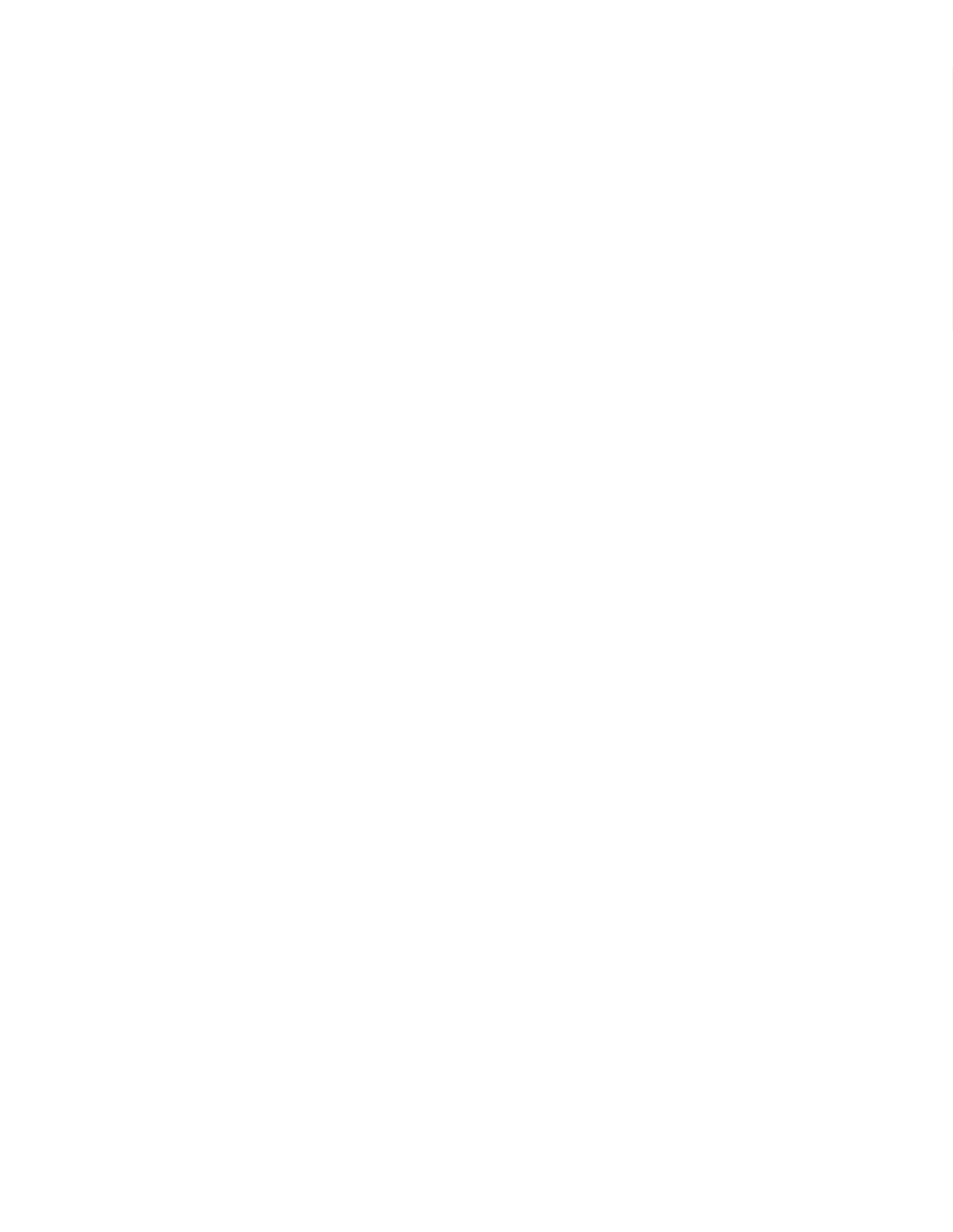## Chapter 1 **WHAT IS TRUE?**

#### **VOCABULARY**

Match each of the following terms with the correct description.

| <b>Hypothesis</b> | Confusing                                                                                        |  |  |
|-------------------|--------------------------------------------------------------------------------------------------|--|--|
| Experiment        | Drugs or gases that will desensitize a person to pain                                            |  |  |
| Observe           | A certain species of animal that died out and there are none left<br>anywhere in the world today |  |  |
| Origins           | A scientist who studies tiny creatures                                                           |  |  |
| <b>Fossils</b>    | A study of how the world began or how life began                                                 |  |  |
| Microbiologist    | To test a scientific hypothesis or theory                                                        |  |  |
| Confounding       | The remains or form of an animal cast in rock (usually by water)                                 |  |  |
| Anesthesia        | To watch or to study God's creation                                                              |  |  |
| Extinct           | A scientific quess that needs to be confirmed by experiments                                     |  |  |

#### **COMPREHENSION QUESTIONS**

**1.** What are the sorts of things science cannot do?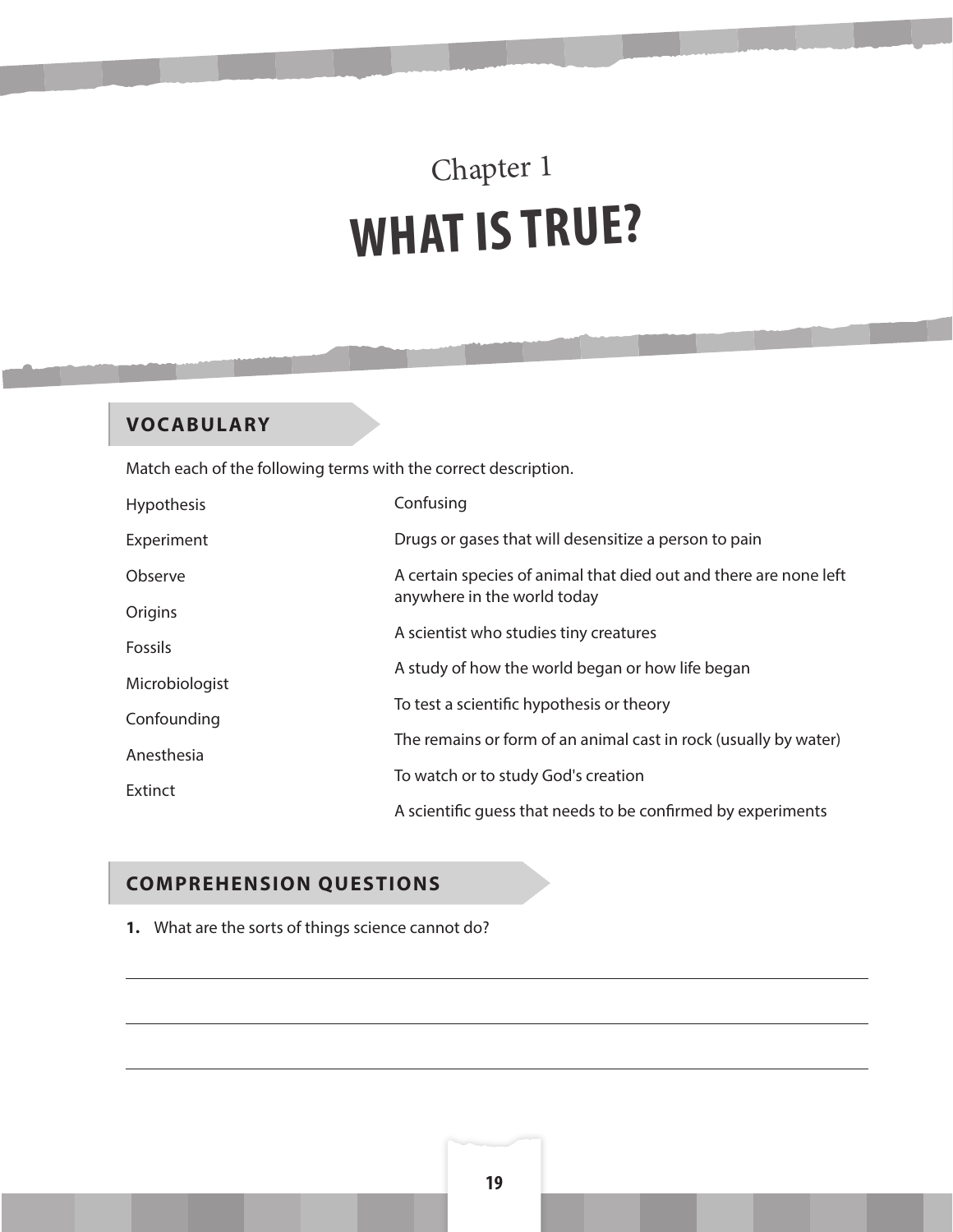- **2.** Is the moon made out of cheese? How do we know for sure?
- **3.** How would you test this theory: *Leaves on trees turn yellow and brown in the autumn or winter because of the colder temperatures.*

**4.** How does a rock differ from a human being? Name at least two differences.

**5.** How can you become more certain about your scientific theories? List the five points provided in your text.

| a. |  |
|----|--|
| b. |  |
| C. |  |
| d. |  |
| е. |  |
|    |  |

**6.** What is the problem with encyclopedias and experts?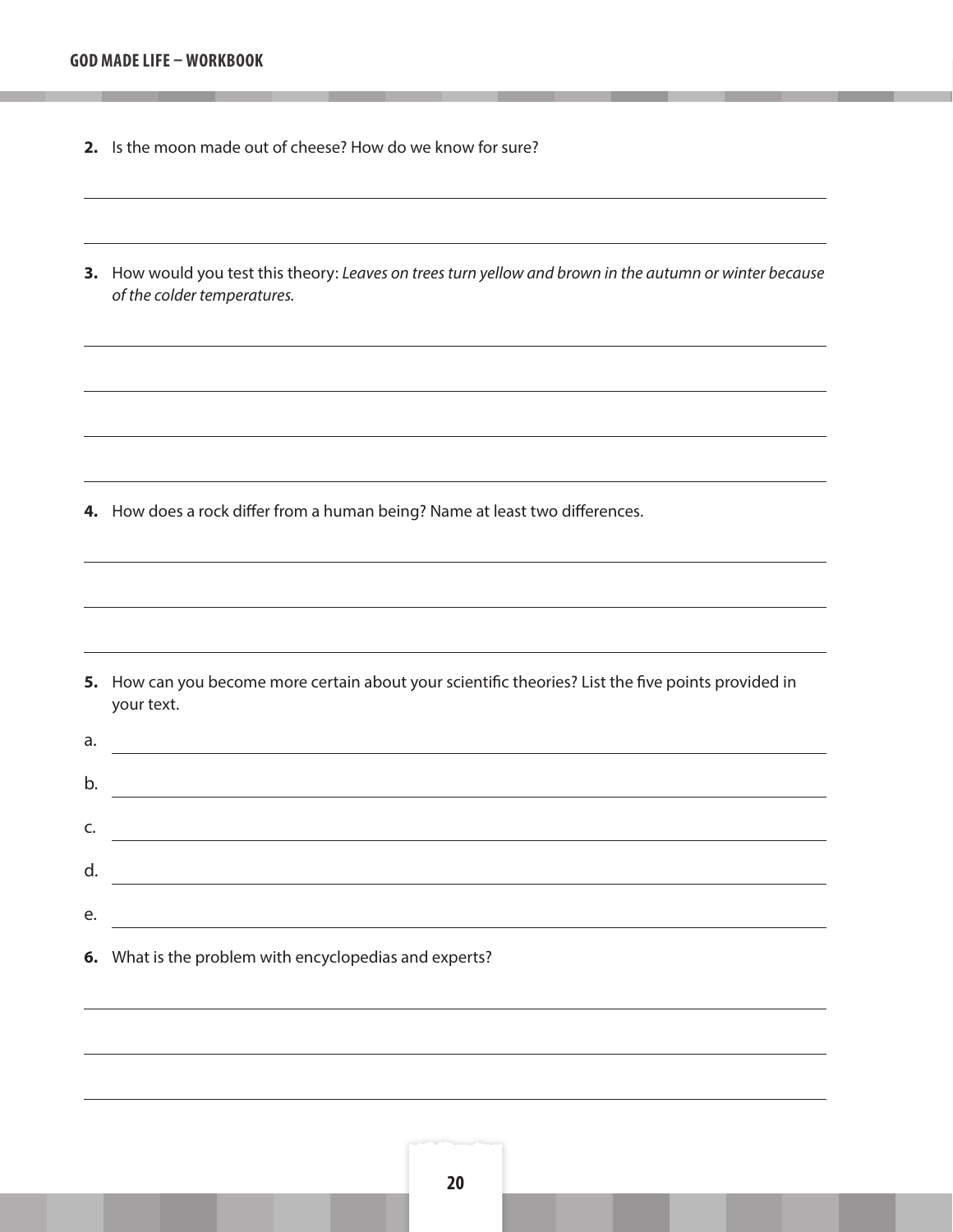- **7.** When did God give the following important inventions?
	- **Number 20 Ferror** Pastor Cotton Mather of Boston, Massachusetts, discovered the smallpox vaccine.
- \_\_\_\_\_\_\_\_\_\_\_\_\_\_ Anesthesia was first discovered by several dentists in America.
- \_\_\_\_\_\_\_\_\_\_\_\_\_\_ A French microbiologist named Louis Pasteur figured out that germs cause bad diseases.
- \_\_\_\_\_\_\_\_\_\_\_\_\_\_ The X-ray was accidentally discovered by a Christian physicist named Wilhelm Conrad RÖntgen.
- \_\_\_\_\_\_\_\_\_\_\_\_\_\_ The first antibiotic was discovered by Christian researcher Alexander Fleming.
	- \_\_\_\_\_\_\_\_\_\_\_\_\_\_ A Christian inventor named Raymond Damadian developed Magnetic Resonance Imaging.
- **8.** Name two "scientists" who confused history for science.
- **9.** Why were Lyell's theories so hard to believe? What were the things he assumed before he produced his theories?

**10.** What was the big problem with Darwin's theories?

**11.** What would scientists have to do in order to prove evolution?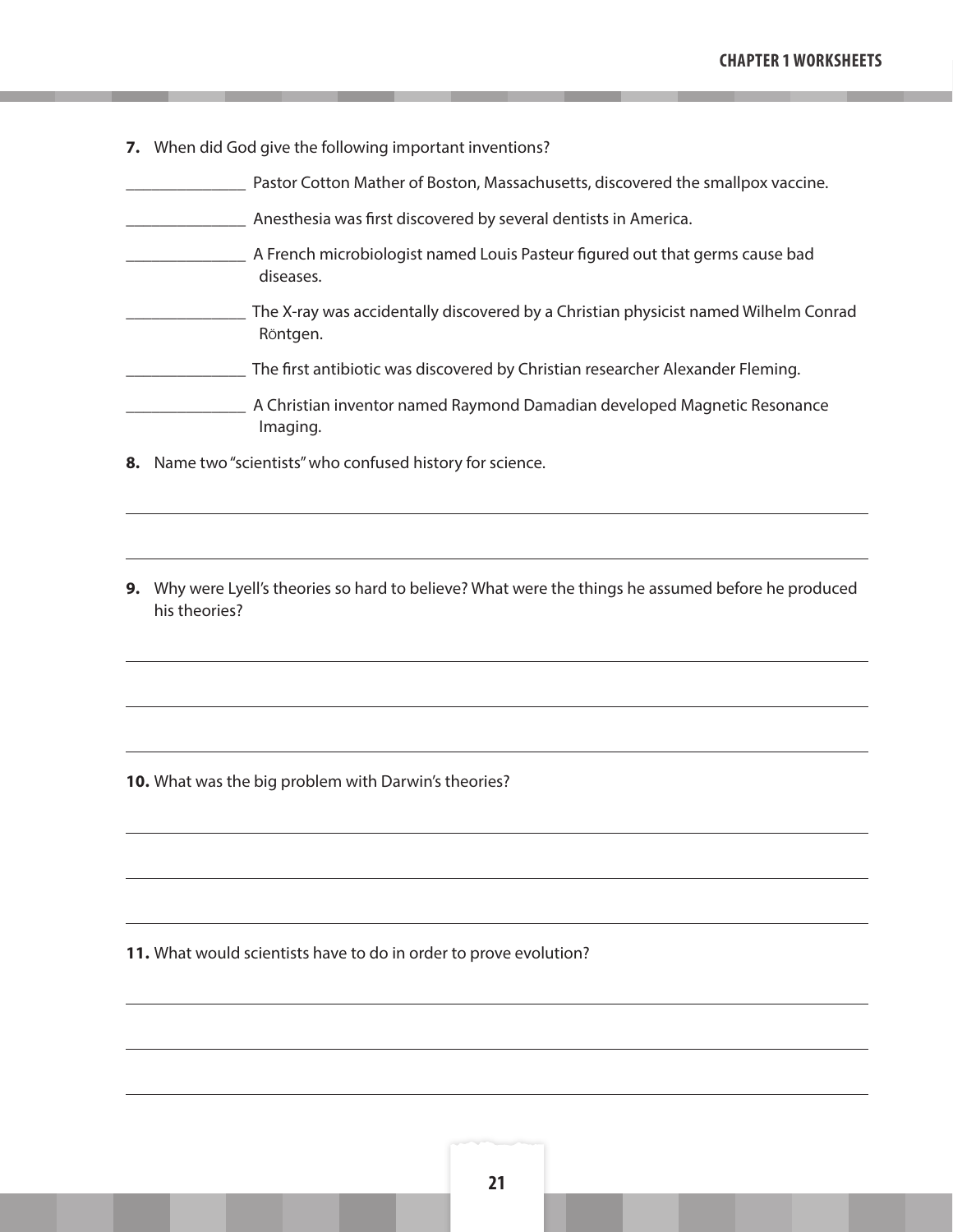**12.** What are the oldest writings discovered?

**13.** What was the most important event that took place in all of world history?

**14.** How do we know for sure that a worldwide flood happened about 2518 BC?

#### **FAITH LESSONS**

**1.** Read the following verse. Why is God's Word more trustworthy than the teachings of evolutionists?

*The words of the Lord are pure words, Like silver tried in a furnace of earth, Purified seven times. (Psalm 12:6)* 

**2.** Abraham told the rich man in the parable: "'If [your brothers] do not hear Moses and the prophets, neither will they be persuaded though one rise from the dead.'" (Luke 16:31)

Why do some people refuse to read or to listen to Moses and the prophets?

Why would some people not listen to somebody who rises from the dead?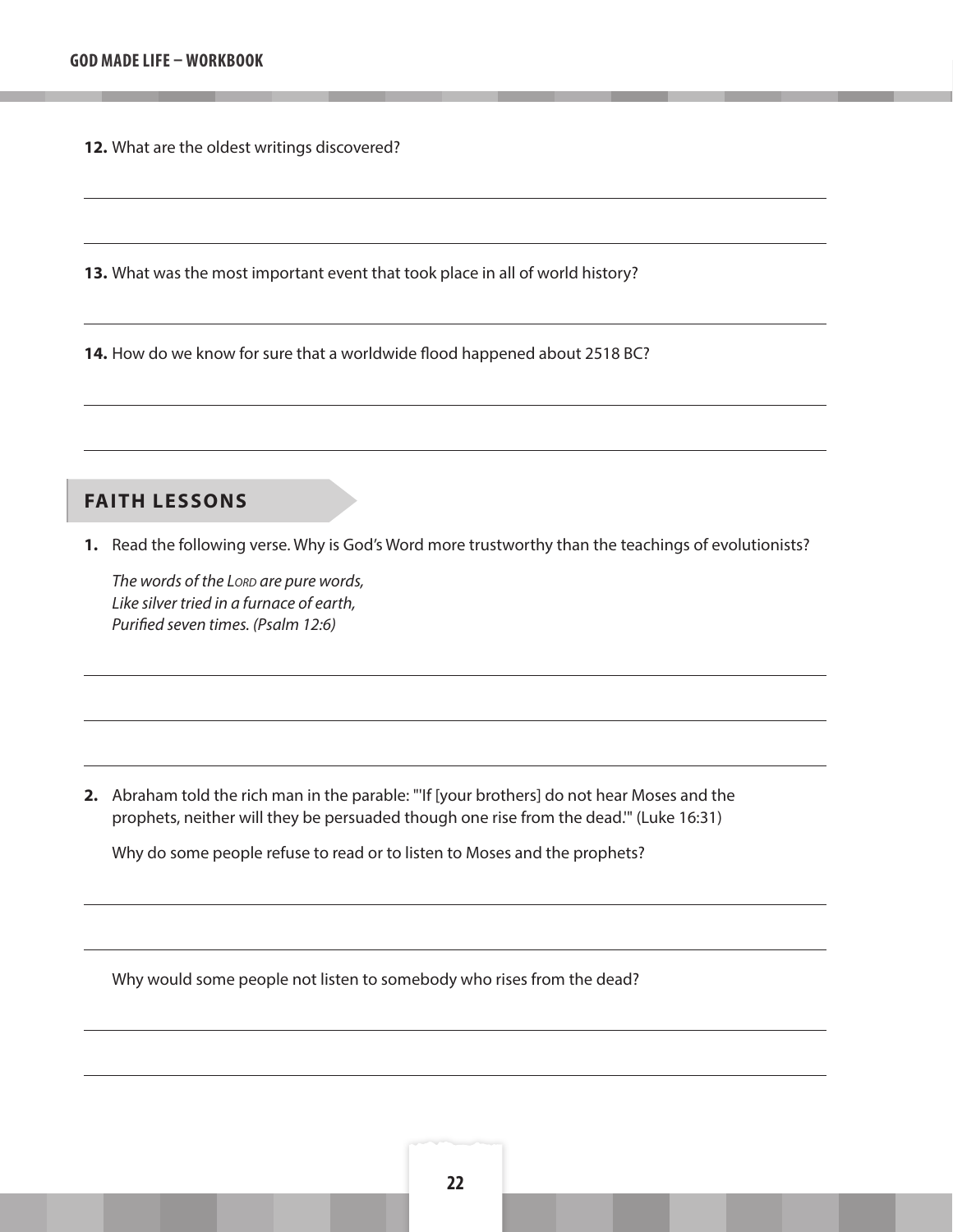**3.** Study Genesis 7:1-4, 18-24. Based on God's Word, how can we know for sure that the flood covered the whole world?

#### **HANDS-ON SCIENCE**

**1.** Perform an experiment to test the following hypotheses:

**Hypothesis #** —Bleach will kill weeds (or a certain plant).

**Hypothesis #2**—A certain kind of manure will help weeds (or a certain plant) to grow

Obtain three sets of weeds or small plants. Keep them planted in dirt, and be sure they have access to sunlight.

Pour ¼ cup of bleach on the first set of weeds/plants every day for four days.

Place fresh animal manure around the second set of weeds/plants. Mix it into the dirt a little bit.

Don't do anything special for the third set of weeds/plants.

The first two groups are your **experimental groups**. The third group is your **control group**.

Be sure that all three sets of plants have the same amount of sunlight and be sure they get the same amount of water. Monitor the condition of the plants for two weeks.

Compare the health of each of the three sets of weeds/plants at the end of the first and second week.

Was Hypothesis #1 confirmed as true or not? How sure are you of this conclusion?

Was Hypothesis #2 confirmed as true or not? How sure are you of this conclusion?